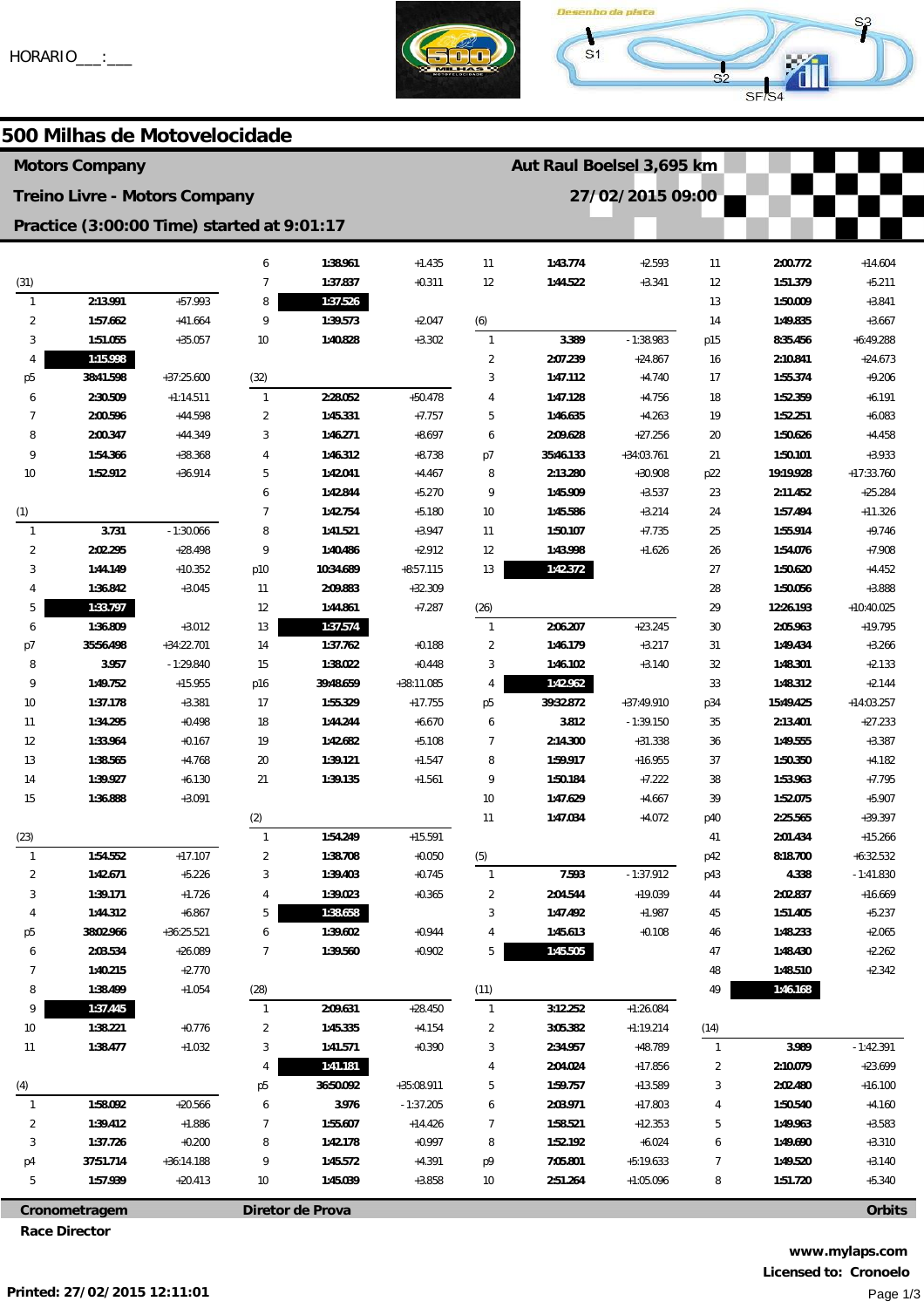



# 500 Milhas de Motovelocidade

| <b>Motors Company</b>                      |                      |                       |                     |                   |                          |                | Aut Raul Boelsel 3,695 km |                      |                |                      |                      |
|--------------------------------------------|----------------------|-----------------------|---------------------|-------------------|--------------------------|----------------|---------------------------|----------------------|----------------|----------------------|----------------------|
| <b>Treino Livre - Motors Company</b>       |                      |                       |                     |                   |                          |                |                           | 27/02/2015 09:00     |                |                      |                      |
| Practice (3:00:00 Time) started at 9:01:17 |                      |                       |                     |                   |                          |                |                           |                      |                |                      |                      |
| 9                                          | 1:49.764             | $+3.384$              | 5                   | 1:50.693          | $+2.500$                 | $\overline{2}$ | 2:11.577                  | $+21.294$            |                |                      |                      |
| 10                                         | 1:49.567             | $+3.187$              | p6                  | 37:22.630         | $+35:34.437$             | 3              | 1:53.451                  | $+3.168$             | (19)           |                      |                      |
| 11                                         | 34:39.048            | $+32:52.668$          | $\overline{7}$      | 4.538             | $-1:43.655$              | 4              | 1:51.582                  | $+1.299$             | $\mathbf{1}$   | 2:14.398             | $+21.820$            |
| 12                                         | 2:15.246             | $+28.866$             | 8                   | 2:01.795          | $+13.602$                | 5              | 1:51.340                  | $+1.057$             | $\overline{c}$ | 1:53.677             | $+1.099$             |
| 13                                         | 1:52.051             | $+5.671$              | 9                   | 1:52.227          | $+4.034$                 | p6             | 37:26.496                 | $+35:36.213$         | 3              | 1:52.578             |                      |
| 14                                         | 1:54.984             | $+8.604$              | 10 <sup>°</sup>     | 1:48.575          | $+0.382$                 | $\overline{7}$ | 4.594                     | $-1:45.689$          |                |                      |                      |
| 15                                         | 1:48.659             | $+2.279$              | 11                  | 1:48.193          |                          | 8              | 2:01.161                  | $+10.878$            | (10)           |                      |                      |
| 16                                         | 1:48.234             | $+1.854$              | 12                  | 1:51.555          | $+3.362$                 | 9              | 1:51.399                  | $+1.116$             | p1             | 5.138                | $-1:49.743$          |
| 17                                         | 1:46.380             |                       | 13                  | 1:53.010          | $+4.817$                 | 10             | 1:51.902                  | $+1.619$             | p <sub>2</sub> | 5.444                | $-1:49.437$          |
| 18                                         | 1:50.367             | $+3.987$              |                     |                   |                          | 11             | 1:51.227                  | $+0.944$             | 3              | 10.821               | $-1:44.060$          |
|                                            |                      |                       | (18)                |                   |                          | 12             | 1:52.113                  | $+1.830$             | p4             | 4.241                | $-1:50.640$          |
| (7)                                        |                      |                       | $\mathbf{1}$        | 2:27.065          | $+38.815$                | 13             | 1:50.283                  |                      | p <sub>5</sub> | 5:57.161             | $+4:02.280$          |
| $\mathbf{1}$                               | 7.565                | $-1:40.251$           | $\overline{2}$      | 1:59.717          | $+11.467$                |                |                           |                      | 6              | 2:11.962             | $+17.081$            |
| $\overline{2}$                             | 2:17.353             | $+29.537$             | 3                   | 1:48.250          |                          | (25)           |                           |                      | 7              | 1:54.881             |                      |
| 3                                          | 1:58.019             | $+10.203$             | 4                   | 1:49.045          | $+0.795$                 | $\overline{1}$ | 2:11.780                  | $+19.755$            | 8              | 1:58.772             | $+3.891$             |
|                                            | 2:08.973             | $+21.157$             | 5                   | 1:50.453          | $+2.203$                 | $\overline{2}$ | 2:03.211                  | $+11.186$            | 9              | 1:59.413             | $+4.532$             |
| 5                                          | 1:58.015             | $+10.199$             |                     |                   |                          | 3              | 1:58.988                  | $+6.963$             | 10             | 1:56.541             | $+1.660$             |
| 6                                          | 1:53.682             | $+5.866$              | (27)                |                   |                          |                | 1:56.600                  | $+4.575$             |                |                      |                      |
| 7                                          | 1:50.465             | $+2.649$              | $\mathbf{1}$        | 2:08.966          | $+20.564$                | 5              | 1:57.164                  | $+5.139$             | (21)           |                      |                      |
| 8                                          | 1:52.639             | $+4.823$              | $\overline{2}$      | 1:50.311          | $+1.909$                 | 6              | 1:56.099                  | $+4.074$             | $\mathbf{1}$   | 2:40.237             | $+45.041$            |
| p9                                         | 35:32.577            | $+33:44.761$          | 3                   | 1:52.420          | $+4.018$                 | $\overline{7}$ | 1:55.985                  | $+3.960$             | $\overline{2}$ | 2:15.786             | $+20.590$            |
| 10                                         | 2:05.330             | $+17.514$             | 4                   | 1:50.505          | $+2.103$                 | p8             | 37:40.756                 | $+35:48.731$         | 3              | 2:05.663             | $+10.467$            |
| 11                                         | 1:53.509             | $+5.693$              | 5                   | 1:53.118          | $+4.716$                 | 9              | 12.629                    | $-1:39.396$          | 4              | 2:04.198             | $+9.002$             |
| 12                                         | 1:51.918             | $+4.102$              | p6                  | 35:55.671         | $+34:07.269$             | 10             | 2:08.673                  | $+16.648$            | 5              | 2:04.786             | $+9.590$             |
| 13                                         | 1:53.185             | $+5.369$              | $\overline{7}$      | 2:03.343          | $+14.941$                | 11             | 1:55.136                  | $+3.111$             | 6              | 2:01.605             | $+6.409$             |
| 14                                         | 1:50.874             | $+3.058$              | 8                   | 1:48.402          |                          | 12             | 1:54.245                  | $+2.220$             | $\overline{7}$ | 2:00.734             | $+5.538$             |
| 15                                         | 1:47.816             |                       | 9                   | 1:53.622          | $+5.220$                 | 13             | 1:53.903                  | $+1.878$             | 8              | 2:13.854             | $+18.658$            |
| 16                                         | 1:50.736             | $+2.920$              | 10                  | 1:51.880          | $+3.478$                 | 14             | 1:54.290                  | $+2.265$             | p9             | 31:54.584            | +29:59.388           |
| 17                                         | 1:48.855             | $+1.039$              | 11                  | 1:51.596          | $+3.194$                 | 15             | 1:52.025                  |                      | 10             | 2:26.223             | $+31.027$            |
|                                            |                      |                       | 12                  | 1:50.086          | $+1.684$                 |                |                           |                      | 11             | 2:10.779             | $+15.583$            |
| (36)                                       |                      |                       |                     |                   |                          | (111)          |                           |                      | 12             | 2:02.556             | $+7.360$             |
|                                            | 4.715                | $-1:43.374$           | (16)                |                   |                          |                | 2:31.360                  | +38.941              | 13             | 2:00.019             | $+4.823$             |
| $\overline{2}$<br>3                        | 2:07.414<br>1:51.939 | $+19.325$<br>$+3.850$ | $\mathbf{1}$        | 7.860<br>2:12.545 | $-1:41.718$<br>$+22.967$ | 2              | 2:00.291<br>2:02.003      | $+7.872$<br>$+9.584$ | 14             | 2:00.233<br>1:58.923 | $+5.037$<br>$+3.727$ |
| 4                                          | 1:48.283             | $+0.194$              | $\overline{2}$<br>3 | 1:58.718          | $+9.140$                 | 3<br>4         | 1:57.458                  | $+5.039$             | 15<br>16       | 1:55.196             |                      |
| 5                                          | 1:48.089             |                       | 4                   | 1:57.664          | $+8.086$                 | 5              | 1:55.995                  | $+3.576$             | 17             | 1:55.317             | $+0.121$             |
| p6                                         | 38:23.004            | +36:34.915            | p5                  | 32:40.156         | $+30:50.578$             | 6              | 1:56.859                  | $+4.440$             |                |                      |                      |
| 7                                          | 5.671                | $-1:42.418$           | 6                   | 2:11.142          | $+21.564$                | 7              | 1:56.697                  | $+4.278$             | (24)           |                      |                      |
| 8                                          | 2:18.540             | $+30.451$             | $\overline{7}$      | 1:57.804          | $+8.226$                 | 8              | 1:58.351                  | $+5.932$             | $\mathbf{1}$   | 2:16.106             | $+18.558$            |
| 9                                          | 1:59.859             | $+11.770$             | 8                   | 1:56.207          | $+6.629$                 | p9             | 33:01.855                 | $+31:09.436$         | $\overline{c}$ | 2:06.334             | $+8.786$             |
| 10                                         | 2:00.377             | $+12.288$             | 9                   | 1:59.696          | $+10.118$                | 10             | 6.846                     | $-1:45.573$          | 3              | 2:00.814             | $+3.266$             |
| 11                                         | 1:52.741             | $+4.652$              | 10                  | 1:50.992          | $+1.414$                 | 11             | 2:30.719                  | $+38.300$            | 4              | 2:00.619             | $+3.071$             |
| 12                                         | 1:51.748             | $+3.659$              | 11                  | 1:57.355          | $+7.777$                 | 12             | 2:10.098                  | $+17.679$            | 5              | 1:59.995             | $+2.447$             |
|                                            |                      |                       | 12                  | 1:55.206          | $+5.628$                 | 13             | 1:56.180                  | $+3.761$             | 6              | 2:01.326             | $+3.778$             |
| (33)                                       |                      |                       | 13                  | 1:49.578          |                          | 14             | 1:55.620                  | $+3.201$             | $\overline{7}$ | 1:57.548             |                      |
| $\mathbf{1}$                               | 18.498               | $-1:29.695$           | 14                  | 1:51.960          | $+2.382$                 | 15             | 1:54.392                  | $+1.973$             | p8             | 35:56.840            | +33:59.292           |
| $\overline{a}$                             | 2:05.912             | $+17.719$             |                     |                   |                          | 16             | 1:57.244                  | $+4.825$             | 9              | 2:13.511             | $+15.963$            |
| 3                                          | 1:53.316             | $+5.123$              | (3)                 |                   |                          | 17             | 1:52.419                  |                      | 10             | 2:00.139             | $+2.591$             |
| 4                                          | 1:51.564             | $+3.371$              | $\mathbf{1}$        | 3.303             | $-1:46.980$              | 18             | 1:58.815                  | $+6.396$             | 11             | 1:58.144             | $+0.596$             |
|                                            |                      |                       |                     |                   |                          |                |                           |                      |                |                      |                      |
| Cronometragem<br>Diretor de Prova          |                      |                       |                     |                   |                          |                |                           |                      | <b>Orbits</b>  |                      |                      |

**Race Director**